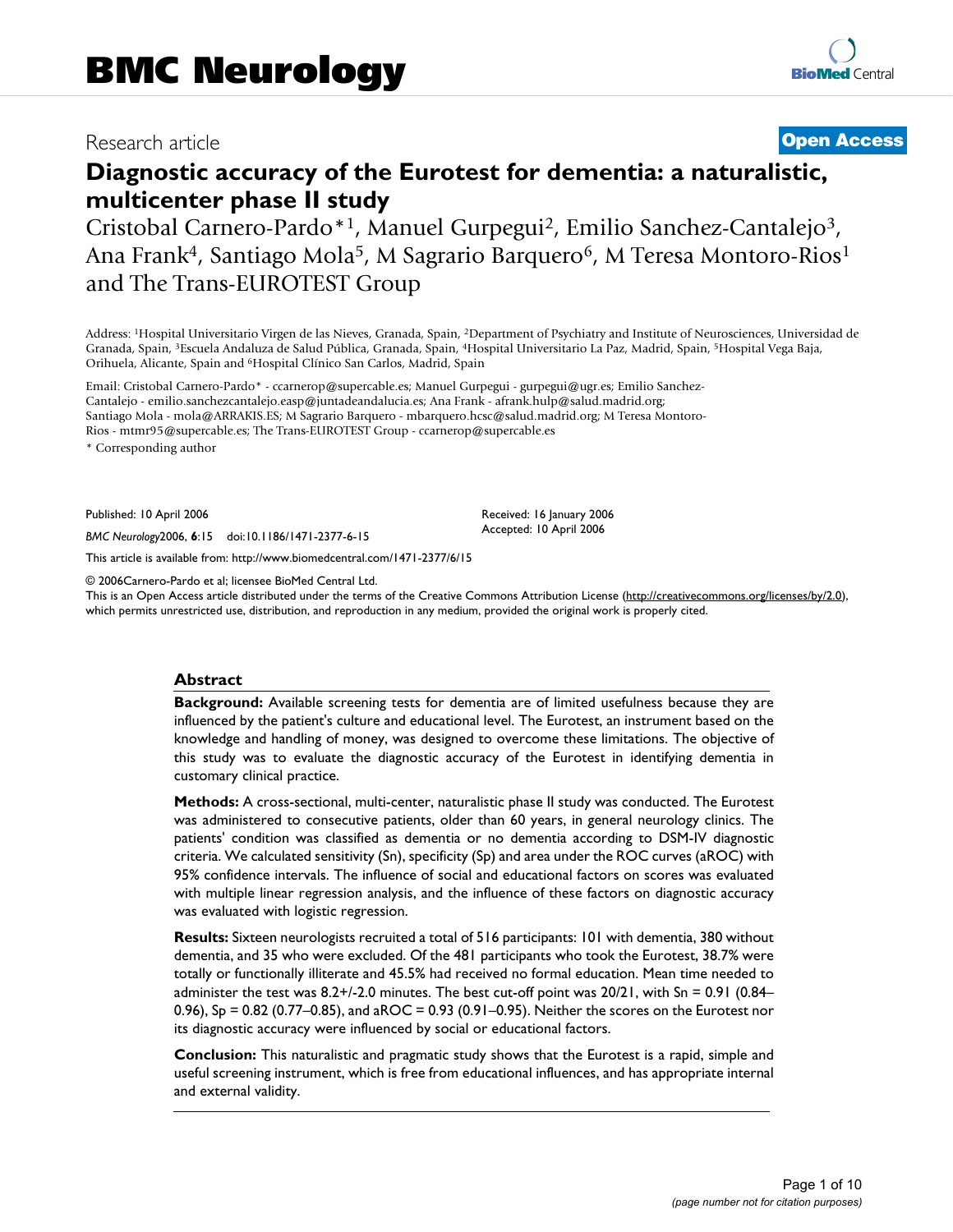# **Background**

Dementia is relatively easy to diagnose once the clinical picture has become clear, but it is not so easy to detect in very early stages. The early diagnosis of dementia is difficult because this requires experience and ability; moreover, it is expensive in terms of time and resources. However, early diagnosis is desirable and has advantages for patients, their relatives and society [1]. Currently, although there is no convincing evidence for the application of screening tests to pre-symptomatic persons [2], the use of such tests in individuals with suspected cognitive impairment might be helpful [3].

Screening tests for dementia should satisfy appropriate criteria for applicability (brief, simple, easy to administer) and sound psychometric qualities (reliability and validity) [4]. In addition, the results of these instruments should be independent of the subject's socio-demographic and educational characteristics (including illiteracy) [5], and should be applicable for individuals of any cultural background and sensory condition. The influence of educational factors is especially problematic, since proposed score adjustments do not offset the bias and may introduce problems with validity [6].

The Mini-Mental State Examination (MMSE) [7], the Memory Impairment Screen (MIS) [8], the Seven Minute Screen (7 MS) [9], the Clock-drawing Test (CDT) [10], the Time and Change test (T&C) [11], or the Short Test of Mental Status (STMS) [12] are the screening instruments most commonly used. However, all these tests have important limitations. Some of them (MMSE, 7 MS) are too long for routine use in general medical practice [13,14]; some (MMSE, MIS) are not suitable for persons with illiteracy; some (MMSE, CDT, 7 MS, STMS) include paper and pencil items, and are therefore not appropriate for persons with illiteracy or a low level of education [5,15]; and the T&C has not been thoroughly studied and is of limited usefulness when the prevalence of dementia is low [16]. There are some instruments for detecting dementia among non-European populations with high illiteracy rates, as in India or Nigeria [17], yet they take 20 minutes or longer to administer [18] and none has been adapted for use with European populations.

The Eurotest (see Additional File 1), an adaptation to the euro of the Money Test [19], is a brief screening test which can be used with illiterate persons or people with a very low educational level. It is based on the knowledge and handling of currency coins of legal tender (euros), and can be used without modification in all countries within the Common European Economic Space, where the euro is the common currency. A preliminary study in a convenience population sample found the results to have a high diagnostic accuracy and to be independent from educational factors. A high degree of concurrent validity was also found for other instruments used widely in our setting, such as the MMSE, 7 MS and SPMSQ [20].

The aim of this article is to present the results of the *Trans-Eurotest Study*, a Phase II study [21,22] of this screening test which assessed its diagnostic accuracy for the identification of dementia in a large sample of subjects previously diagnosed in an independent manner according to the Diagnostic and Statistical Manual of Mental Disorders, 4th edition (DSM-IV) criteria [23]. Here we also analyze the influence of educational variables on the results.

# **Methods**

### *Participants*

Between April and July, 2004, we enrolled patients who fulfilled the following criteria: 1) age older than 60 years; 2) followed continuously by the researchers who participated in this study for any clinical neurological reason, not limited to cognitive impairment; and 3) had an established clinical and cognitive diagnosis before being assessed using the Eurotest. Each researcher selected participants prospectively following a systematic, predetermined protocol: each participant was chosen on the basis of being the first patient seen by the researcher on any given day and fulfilling the inclusion criteria. Only one participant per day was included by each researcher, and each recruited at least 25 participants; this minimum of 25 was set in order to assure that each sub-sample was representative of the researcher's clinic. Being a phase II study, it was not considered necessary to recruit a prospective cohort of newly referred patients. Patients were excluded if they declined to participate or had previously participated in this study. The patient's assessment included a comprehensive clinical, neuropsychological and functional evaluation, as well as neuro-imaging and laboratory studies, according to recommendations by the Spanish Neurological Society [24]. The assessment instruments were selected by the clinical investigators on the basis of their clinical experience and practice. The patients' condition was classified into dementia (DEM) or no dementia (NoDEM) according to the DSM-IV criteria [23]. The diagnosis of dementia required: multiple cognitive deficits manifested by both memory impairment and other cognitive disturbances; significant functional decline from the previous level of functioning due to those cognitive deficits; and the manifestation of these deficits not exclusively during the course of a delirium.

# *Procedure*

The *Trans-Eurotest Study* presents a cross-sectional multicenter naturalistic phase II study for diagnostic tests [21,22] carried out in general neurology clinics. The Eurotest was administered at the end of a regular clinical interview, and its score did not influence the previous clinical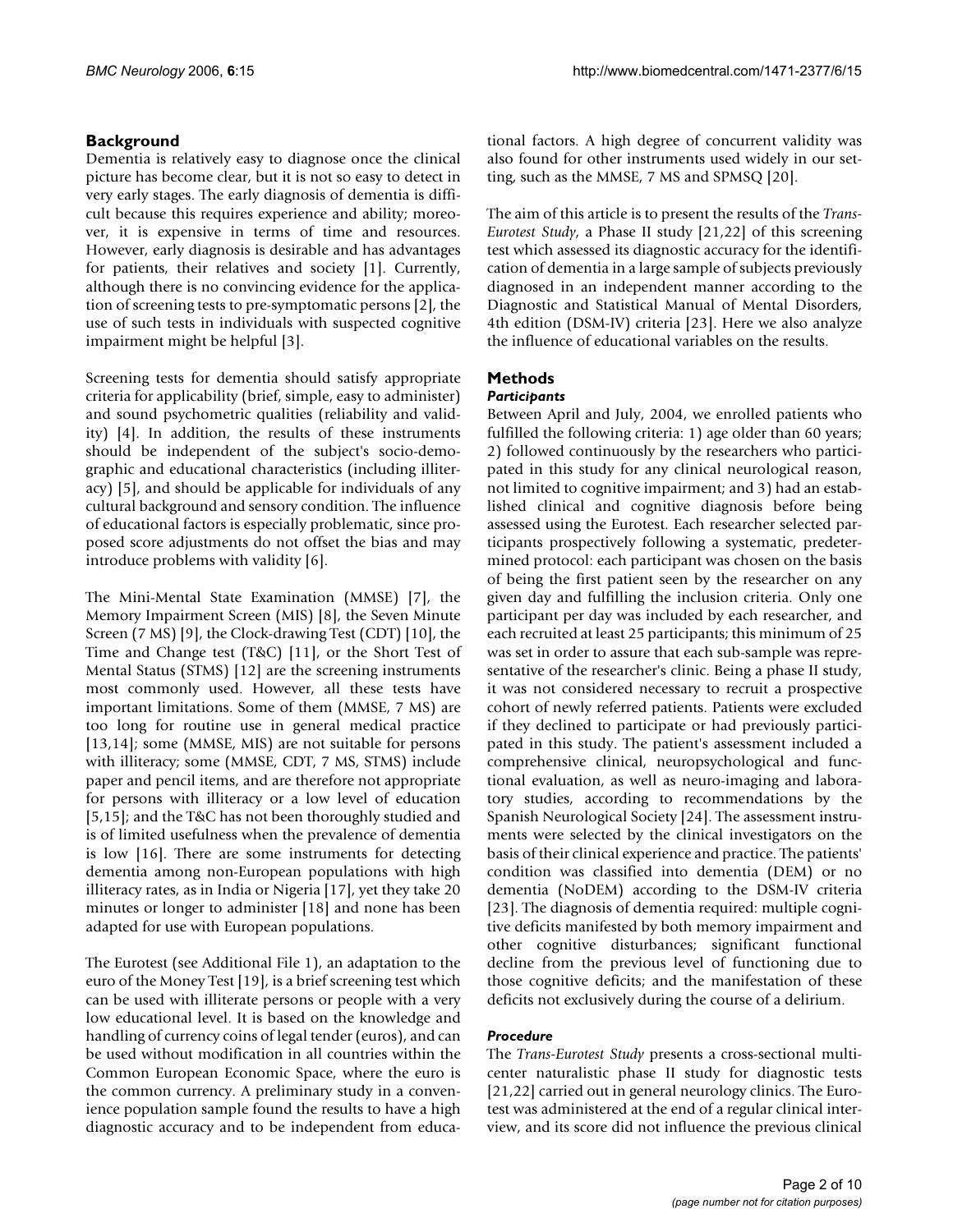

Figure 1

Flow chart of the Trans-Eurotest study and Eurotest scores in patients with and without a diagnosis of dementia

or cognitive diagnosis. The patient's assessment included a comprehensive clinical and neuropsychological evaluation as well as neuro-imaging and laboratory studies.

The following variables were recorded for all participants: sex, age, literacy [as literate or illiterate (unable to read or write, or able to read or write only with difficulty)], completed primary education (no/yes), frequency with which they handled money (daily/not daily), subjective skills in

handling money (poor/good), Global Deterioration Scale (GDS) stage (1: No cognitive decline (CD), normal; 2: very mild CD, subjective complaint of memory deficit, age associated memory impairment; 3: mild CD, mild cognitive impairment; 4: moderate CD, mild dementia; 5: moderately severe CD, moderate dementia; 6: severe CD, moderately severe dementia; and 7: very severe CD, severe dementia) [25], clinical diagnosis, the likelihood of a clinical diagnosis inducing cognitive impairment (no/yes), use of medication that could potentially affect cognitive performance (no/yes), results of the Eurotest and time needed to complete it, and results on a verbal (semantic) fluency test (sVFT; naming animals during one minute).

### *The instrument*

The Eurotest [20] consists of three parts (see Additional File 1). The first part assesses knowledge of the different coins and bills available. One point is scored for each correct answer, and one point is subtracted for each wrong answer; the final score ranges from 0 to 15 points. The second part assesses the person's performance on five arithmetical tasks of increasing difficulty with 11 coins (counting, making change, adding, dividing by two, and dividing by three). Two points are scored for each correct answer on the first try, and one point is scored for each correct answer on the second try. The maximum time allowed for each task is 1 minute, and the final score ranges from 0 to 10 points. The third part assesses the person's recall of the number and type of coins used before, and the total amount of money involved. The final score ranges from 0 to 10 points. The total overall score on the Eurotest thus ranges from 0 to 35 points.

Between the second and the third part of the test, the sVFT was administered as a distraction task; the score on this test did not count for the final score on the Eurotest.

#### *Statistical analysis*

The results for the two groups were compared with Student's *t* test for continuous variables and the chi-squared  $(\chi^2)$  test for categorical variables. Diagnostic accuracy was assessed as area under the receiver operating characteristic (ROC) curve (aROC); the clinical diagnosis of dementia was the external gold standard. Sensitivity (Sn), specificity (Sp), and likelihood ratios were calculated for the total score on the Eurotest; the best cut-off score was identified as that which maximized Sn+Sp. The influence of sociodemographic, educational and clinical variables on the Eurotest score (the dependent variable) was determined by multiple linear regression analysis. The diagnostic accuracy of the Eurotest was analyzed by logistic regression, in which the presence of dementia (*vs* no dementia) was the dependent variable and the result on the Eurotest was the predictive variable. The effects of socio-demographic and educational variables were controlled for by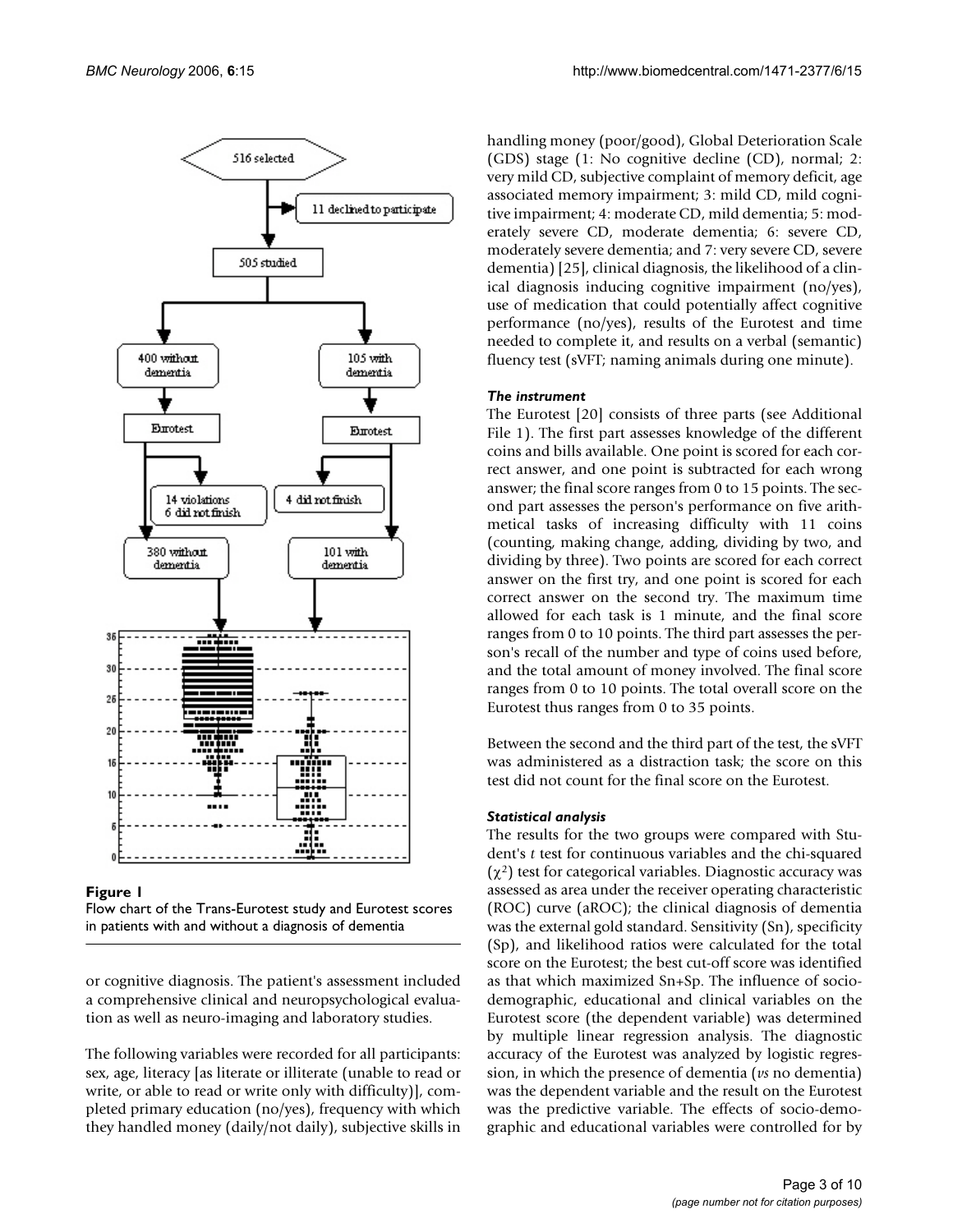|                                    | Total<br>$(n = 481)$ | <b>Patients with dementia</b><br>$(n = 101)$ | Patients with no dementia<br>$(n = 380)$ | p       |
|------------------------------------|----------------------|----------------------------------------------|------------------------------------------|---------|
| Age, years (SD)                    | 72.0 (6.9)           | 75.5(6.3)                                    | 71.1(6.8)                                | < 0.001 |
| <b>Sex</b>                         |                      |                                              |                                          | 0.02    |
| Men                                | 224 (46.6%)          | 37 (36.6%)                                   | 187 (49.2%)                              |         |
| Women                              | 257 (53.4%)          | 64 (63.4%)                                   | 193 (50.8%)                              |         |
| <b>Completed primary education</b> | 272 (54.5%)          | 50 (49.5%)                                   | 212 (55.8%)                              | 0.16    |
| Literacy                           | 318(66.1%)           | 58 (57.4%)                                   | 260 (68.4%)                              | 0.03    |
| Daily use of currency              | 380 (79.0%)          | 55 (54.5%)                                   | 325 (65.5%)                              | < 0.001 |
| Good handling of currency          | 296 (61.5%)          | 36 (35.6%)                                   | 260 (68.4%)                              | < 0.001 |
| $GDS*$                             |                      |                                              |                                          | < 0.001 |
| Stage I                            | 216 (44.9%)          |                                              | 216 (58.7%)                              |         |
| Stage 2                            | 107 (22.2%)          |                                              | 107(29.1%)                               |         |
| Stage 3                            | 64 (13.3%)           | 19(18.8%)                                    | 45 (12.2%)                               |         |
| Stage 4                            | 58 (12.1%)           | 58 (57.4%)                                   |                                          |         |
| Stage 5-7                          | 24 (4.9%)            | 24 (23.7%)                                   |                                          |         |
| sVFT score (SD)                    | 13.5(5.7)            | 8.2(3.8)                                     | 14.9(5.3)                                | < 0.001 |
| <b>Eurotest</b>                    |                      |                                              |                                          |         |
| Score (SD)                         | 22.5(8.3)            | 11.5(6.9)                                    | 25.5(5.7)                                | < 0.001 |
| Duration, min (SD)                 | 8.2(2.0)             | 9.2(2.6)                                     | 8.0 $(2.5)$ <sup>#</sup>                 | < 0.001 |

**Table 1: Demographic, educational, and cognitive test variables according to the presence or absence of dementia**

sVFT, Verbal Fluency Test (semantic). GDS, Global Deterioration Scale.

\*GDS reported in 469 subjects. # Time measured in 378 subjects.

comparing adjusted and non-adjusted models to determine associations with these variables and their possible confounding effects on the diagnostic accuracy. To assess convergent validity, we calculated partial correlations (controlling for socio-demographic and educational variables) between the Eurotest, scores on the sVFT, and GDS stage. The diagnostic accuracy of the Eurotest and the sVFT were contrasted by comparing their aROC from the same patients [26]. All parameters were calculated with their 95% confidence intervals (CI), and all the comparisons were two-tailed with an  $\alpha$  error of 0.05. All statistical analyses were performed with the SPSS v.11.5 and MedCalc v.7.0 packages for Windows.

#### *Ethical and methodological considerations*

The study protocol was approved by the Torrecárdenas Hospital Institutional Review Board. Informed consent was obtained from all participants as well from the caregivers of the persons in the dementia group.

Both the Trans-Eurotest Study and this report have been conducted adhering to the STARD recommendations for diagnostic studies [27] (see Additional File 2).

# **Results**

Of the 22 researchers who initially took part in the study; 6 were unable to recruit at least 25 patients, and the results for their 57 patients were not included in the analysis. There were no differences in sex, age or years of clinical experience between researchers who concluded the study and those who did not (data not shown). Among the 16 researchers who concluded the study, the mean number of years of clinical experience was  $14.3 \pm 8.1$  (mean  $\pm$  sd) (range 4 to 27). These clinicians recruited a total of 516 persons, 11 (2.1%) of whom declined to participate. Ten persons out of 516 (1.9%) did not complete the test (4 because of severe cognitive impairment, and 6 because of sensory or motor impairment), and 14 (2.7%) were excluded because of protocol violations (age younger than 60 years). The final sample thus consisted of 481 persons, 380 with no dementia and 101 with dementia (Figure 1). Of those with dementia, 80% had a diagnosis of Alzheimer's disease.

Among the subjects with no dementia, 197 (51.8%) suffered from a process potentially able to induce cognitive impairment (Parkinson's disease, epilepsy, cerebrovascular disease), 107 (29,1%) expressed complaints of subjective loss of memory (GDS stage 2), 43 (11.3%) were taking medication which could alter cognitive performance, and 79 (20.8%) had some degree of cognitive impairment but did not fulfill the criteria for dementia. About half (54.5%) of the participants with no dementia had at least one of the conditions listed above, and 23.1% had more than one of these conditions.

The characteristics for the sample as a whole are shown in Table 1: mean age was  $72.0 \pm 6.9$  years, women  $(53.4\%)$ slightly outnumbered men, and level of education was generally low (33.9% were illiterate, and 45.5% had not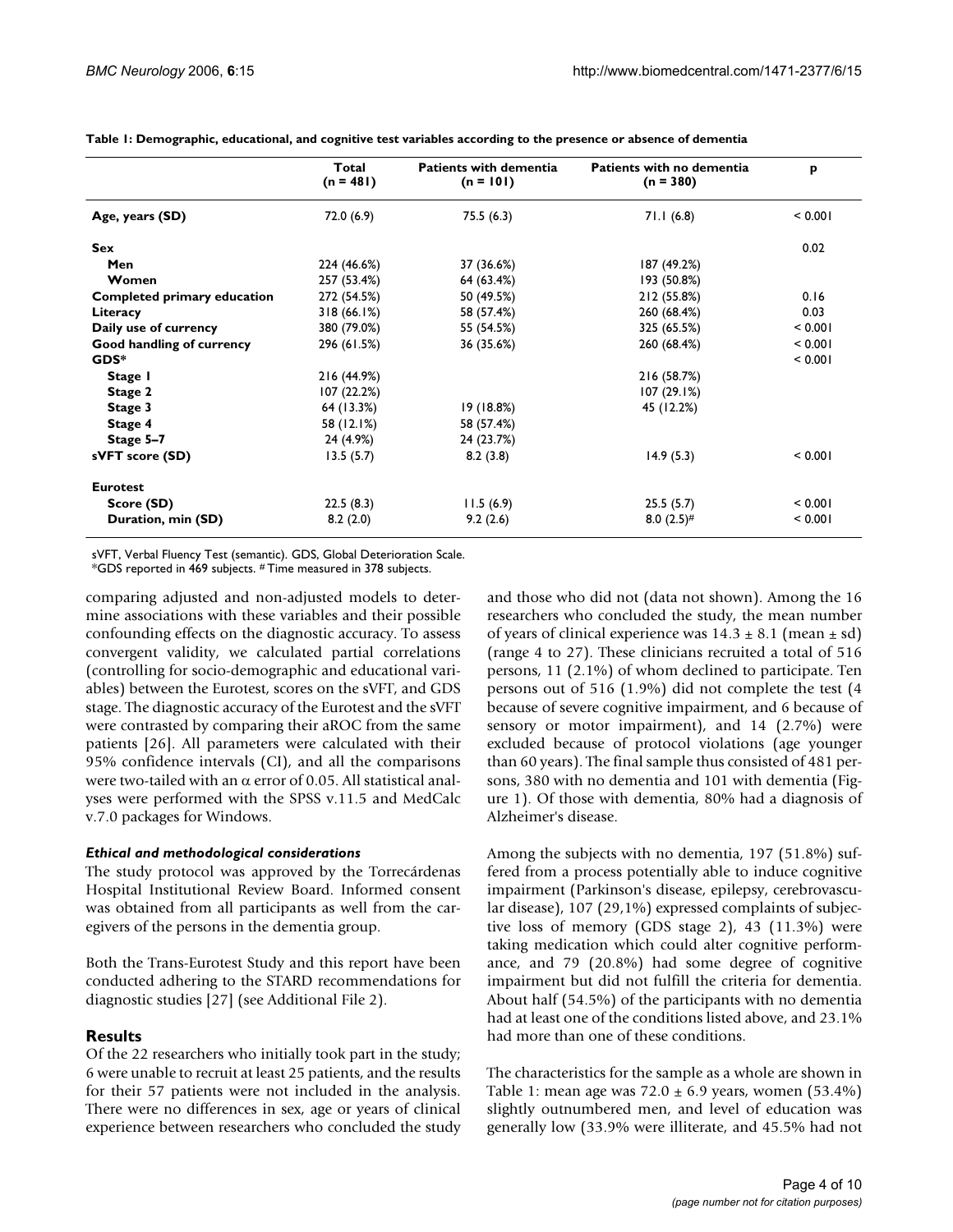

Figure 2

ROC curve as a measure of diagnostic accuracy of the Eurotest (solid line) and the Verbal Fluency Test (dashed line) in identifying dementia

completed primary school). About one fifth of the participants (21%) did not handle money on a daily basis, and 38.5% felt they did not handle money well. Patients with dementia were significantly older, and the proportion of women, illiterate persons and persons with no formal education was larger in this group than in the group without dementia. A larger number of participants with dementia did not handle money on a daily basis, and felt they did not handle money well. The difference between groups in Eurotest score and sVFT score was highly significant, with worse scores in the group with dementia. Participants in the group with no dementia needed less time to complete the Eurotest ( $8.0 \pm 2.0$  minutes) than those in the group with dementia  $(9.2 \pm 2.6 \text{ minutes})$ .

In the multiple linear regression analysis, a higher score on the Eurotest was associated with lower GDS stage (β coefficient  $\pm$  s.e. -3.66  $\pm$  0.19; p < 0.001), younger age (- $0.21 \pm 0.03$ ; p < 0.001), male sex  $(-2.07 \pm 0.45$ ; p < 0.001), skilful handling of money (1.53  $\pm$  0.52; p < 0.004) and daily use of money  $(3.48 \pm 0.63; p < 0.001)$ ; but was not influenced by literacy  $(0.81 \pm 0.61; p = n.s.)$  or having completed primary education  $(0.47 \pm 0.57; p = n.s.)$ . The daily use of money was not associated to the educational level ( $r = 0.05$ , n.s.) or the years of formal education ( $r =$ 0.06, n.s.) and was weakly associated to illiteracy  $(r =$  $0.14$ ,  $p < 0.05$ ).

Table 2 shows the distribution of the sample and the values of Sn and Sp for the best cut-offs. The cut-off score that yielded the highest  $Sn+Sp$  was  $20/21$ , with  $Sn = 0.91$  $(0.84-0.96)$ , Sp = 0.82  $(0.77-0.95)$ , LR+ = 5.06 and LR- = 0.11. The aROC of the Eurotest was 0.93 (0.91–0.95) and the aROC of the sVFT was 0.86 (0.83–0.90); these values were significantly different (d =  $0.07 \pm 0.02$ , p <  $0.001$ , Figure 2). In Table 3, we report the score-specific likelihood ratios and the probabilities of dementia associated to them for different theoretical dementia prevalences.

With a cut-off score of 20/21, the Eurotest correctly classified 89% of our patients as belonging to the group with or without dementia in the crude logistic regression model, and 90% were correctly classified after adjustment for demographic and educational variables; these percentages were not significantly different (Table 4). The Eurotest score correlated significantly with both the GDS stage (r =  $-0.72$ , p < 0.001) and the sVFT score (r = 0.47; p < 0.001).

When the results for the 77 patients with cognitive impairment without dementia are excluded, the aROC increases to 0.96 and the best cut-off score increases to 22/23 with  $S = 0.95$  and  $Sp = 0.85$ , which are similar to the values obtained in a preliminary study with a convenience sample [20]. The analysis of the diagnostic accuracy of the Eurotest for cognitive impairment will be reported elsewhere.

Our results for diagnostic accuracy were consistent and stable in different subset analyses. We found no differences in diagnostic accuracy between geographical regions: persons in southern Spain, where levels of education are generally lower than in the rest of the country, scored the same as patients in northern Spain. No differences were seen between the results obtained by clinicians with different levels of experience using the Eurotest; the results were similar for patients who were given the test near the start of the study and for those who took the test near the end of the study. Moreover, the findings were not affected by excluding the data contributed by researchers at the coordinating center in Almería (data not shown).

#### **Discussion**

#### *Applicability and validity of the Eurotest*

The results of the Trans-Eurotest Study show that the Eurotest is rapid and simple to administer, and is a useful, valid instrument that can be applied to patients who are illiterate. The diagnostic accuracy of the Eurotest is not influenced by socio-demographic or educational characteristics. The external validity of these conclusions is supported by the nature and design of the present study. The manner in which participants were recruited, the lenient inclusion criteria, the lack of exclusion criteria and the low rate of refusal to participate speak in favor of the study's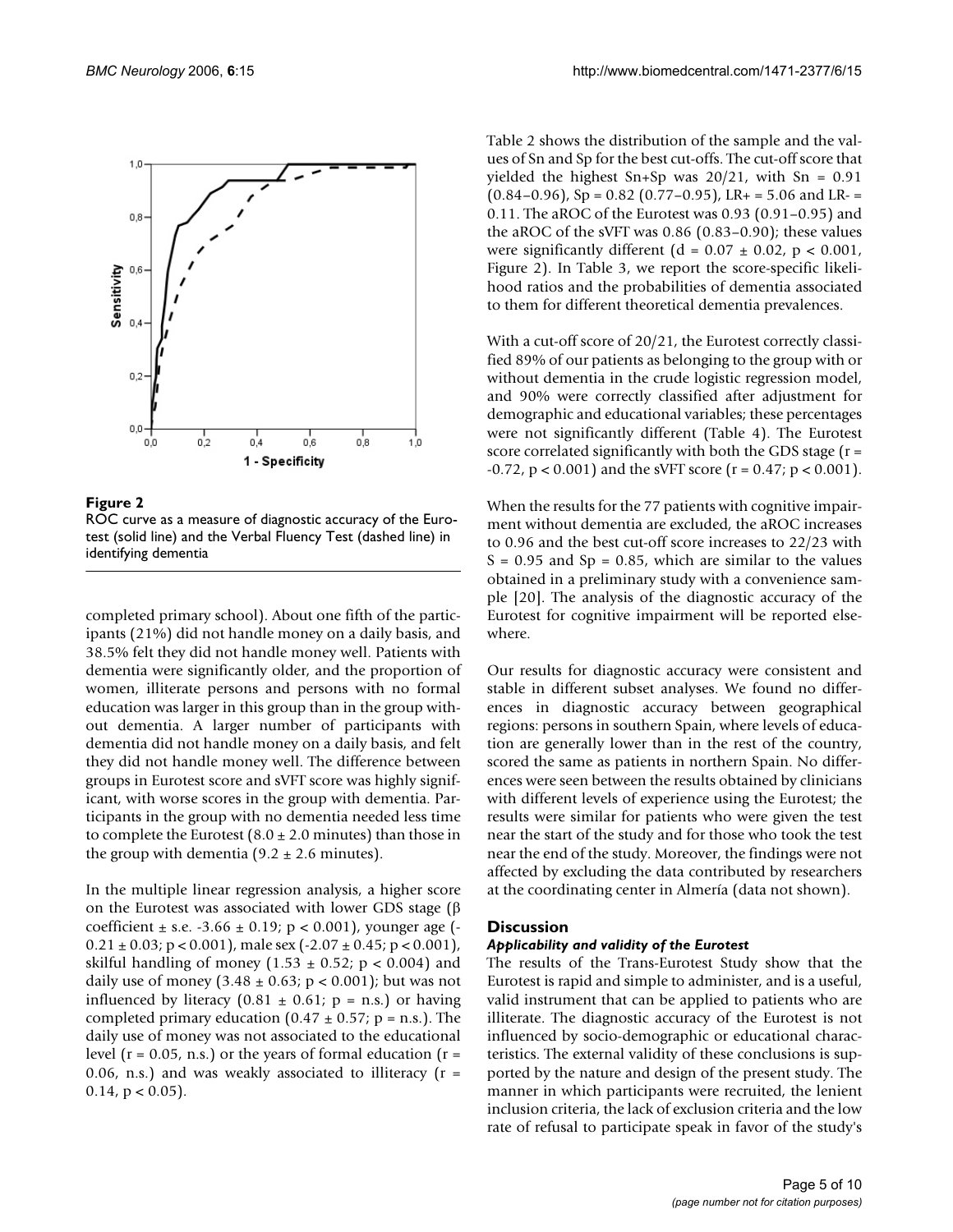| <b>Eurotest score</b> | <b>Patients with dementia</b> | Patients with no dementia | <b>Sensitivity</b> | <b>Specificity</b> | LR+   | LR-  |
|-----------------------|-------------------------------|---------------------------|--------------------|--------------------|-------|------|
| $\leq$ 16             | 76                            | 28                        | 0.75               | 0.93               | 10.71 | 0.27 |
| $\overline{17}$       | 4                             | $\overline{10}$           | 0.79               | 0.90               | 7.90  | 0.23 |
| 18                    |                               |                           | 0.82               | 0.88               | 6.83  | 0.20 |
| 19                    |                               | 8                         | 0.85               | 0.86               | 6.07  | 0.17 |
| 20                    | 6                             | 17                        | 0.91               | 0.82               | 5.06  | 0.11 |
| 21                    |                               | 18                        | 0.93               | 0.77               | 4.04  | 0.09 |
| 22                    |                               | 9                         | 0.95               | 0.75               | 3.80  | 0.07 |
| 23                    |                               | 283                       | 0.95               | 0.70               | 3.17  | 0.07 |
| Total                 | 101                           | 380                       |                    |                    |       |      |

LR, likelihood ratio

pragmatic and naturalistic nature. In fact, more than half of the participants initially included had characteristics that would have made them ineligible for some related studies (e.g., conditions potentially able to induce cognitive impairment, use of medication potentially able to affect cognitive performance, or cognitive impairment without dementia). Moreover, the varied distribution of patients across different GDS stages is further assurance that the full spectrum of cognitive impairment was represented in our sample, from normality to severe dementia, including intermediate stages, particularly those representing cognitive impairment without dementia or subjective complaints of loss of memory. The participation of multiple centers and the number and varied backgrounds of the participating researchers further ensure that the spectrum of professional neurologists practicing in Spain was broadly represented. Thus the characteristics of the study, the researchers, and the patients guarantee the study's external validity, and thus the generalization of our results [28].

Scarcely 2% of the patients in this study were unable to complete the Eurotest in the time allowed. Because the test evaluated performance on day-to-day tasks that patients are usually familiar with, the test was readily accepted by most patients including those who were illiterate or whose level of education was very low. This fact contrasts with tests that involve paper-and-pencil tasks such as the Clock Test. Although these tasks can in theory be completed by illiterate persons, they are not well accepted by them [15]. Another feature that makes the Eurotest simple to administer is that, unlike most other instruments recommended by the AAN, it requires no cards, pictures or other objects, and no record sheets -only coins. With practice, it can be administered without a score sheet, making the Eurotest useful for patients who are hospitalized or who are otherwise unable to come to the neurology clinic. The Eurotest is short and requires less time than the 7 MS [14] or the MMSE [13]. Although the difference in time needed to complete the test differed

significantly between persons with and without dementia, this difference was not relevant in practical terms.

The results of the Eurotest are not influenced by sociodemographic or educational variables such as level of literacy, or level of education. This is a major advantage over other available instruments, as the scores do not need to be adjustment for these variables. Moreover, neither the socio-demographic nor the educational factors improve the ability of the test to discriminate between patients with and without dementia.

Few instruments can document this independence from socio-demographic factors. The recently-described Prueba Cognitiva Leganés (PCL), a test that can be given to illiterate persons and whose results are not influenced by educational level, required much longer to complete (11.5  $\pm$ 3.2 minutes) despite the fact that 28.8% of the sample was excluded because of impairments potentially able to interfere with the test [29]. In contrast, the Eurotest took much less time to complete  $(8.2 \pm 2.0 \text{ minutes})$  despite the fact that we excluded none of the patients because of cognitive impairment, and only 1.9% failed to complete the test because of cognitive limitations. The results of the MIS are not influenced by educational level [8], but this instrument cannot be used with illiterate persons, and has the further drawback of evaluating only memory. The diagnostic accuracy of the Eurotest was better that that of the sVFT in the same sample of patients and within the range of accuracy values found for other widely-used tests in other samples [20], although direct comparison of these findings with the present results would be inappropriate. It should be emphasized that the Eurotest achieved good diagnostic accuracy despite the fact that our sample of patients included persons who had cognitive impairment without dementia.

However, these results were less clear-cut than those recently reported for the 7 MS [30] and the PCL [29] in a sample of Spanish patients with a low level of education.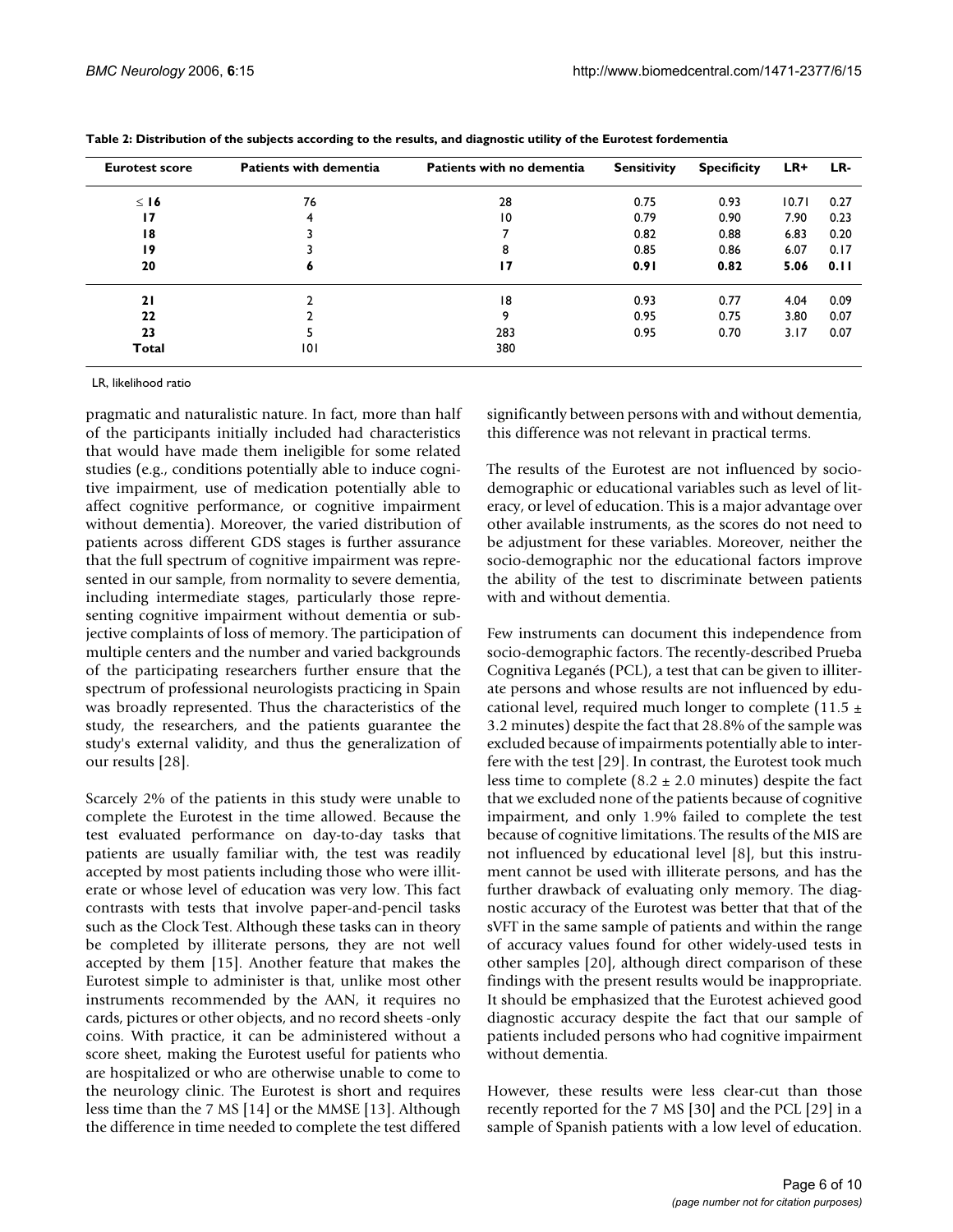| <b>Eurotest score</b> | Patients with dementia* | Patients with no dementia* | <b>LR</b> | <b>Prevalence of dementia</b> |        |      |       |      |  |
|-----------------------|-------------------------|----------------------------|-----------|-------------------------------|--------|------|-------|------|--|
|                       |                         |                            |           | 0.05                          | 0.1    | 0.2  | 0.27# | 0.5  |  |
| $\leq$ 16             | 76(0.75)                | 28(0.07)                   | 10.7      | 0.35                          | 0.54   | 0.73 | 0.8   | 0.91 |  |
| $17 - 18$             | 7(0.07)                 | 17(0.04)                   | 2.8       | 0.08                          | 0.24   | 0.41 | 0.51  | 0.74 |  |
| $19 - 20$             | 9(0.09)                 | 25(0.06)                   | 1.5       | 0.07                          | 0.14   | 0.27 | 0.36  | 0.60 |  |
| $21 - 22$             | 4 $(0.04)$              | 27(0.07)                   | 0.6       | 0.03                          | 0.06   | 0.13 | 0.17  | 0.37 |  |
| $\geq 23$             | 5(0.05)                 | 283(0.74)                  | 0.07      | < 0.01                        | < 0.01 | 0.02 | 0.02  | 0.06 |  |
| Total                 | 101(1.00)               | 380 $(1.00)$               |           |                               |        |      |       |      |  |

**Table 3: Score-specific likelihood ratios of Eurotest and post-test probabilities of dementia associated with different prevalences of dementia**

LR, likelihood ratio.

\*Number of subjects (probability within the column). #Prevalence in this study.

The reason may lie in the facts that the refusal rate in these two studies, which involved the same sample, was high (27%), and that more than 20% of the participants were excluded because of sensory impairment. These figures contrast with the low rate of refusal to participate in the present study (2.1%), and with the fact that we did not exclude patients because of sensory impairment or for any reason other than refusal to participate. It should nevertheless be noted that these instruments require more than 10 minutes to administer, and are much more complex to administer and to score.

The structure of the Eurotest, which includes items intended to evaluate knowledge, calculation ability and recall, ensures appropriate content validity and face validity. The test also evaluates money handling ability, an important aspect of the patient's functional capacity. Although deterioration of money handling ability is a criterion in most universally accepted instruments used to diagnose dementia, this skill has not previously been included in any screening test. Ecological validity of the Eurotest is ensured by the every-day nature of the tasks and materials, which avoid making patients feel patronized, embarrassed or apprehensive. Adequate construct validity is ensured by the significant correlation between the Eurotest score and the GDS, a measure of the severity of deterioration that covers the full spectrum of cognitive impairment from normality to advanced dementia. Further evidence of construct validity is the correlation between the Eurotest scores and the sVFT, a widely used screening test.

# *Strength and limitations of the study*

Among the strengths of this study are its sample size, external validity, consistency in the findings, and the fact that the diagnoses had been established previously and were not influenced by the test results. However, a few weaknesses of the study should be pointed out. The participation of many different researchers may have led to differences in how the diagnostic criteria were interpreted,

and to possible misclassification bias. This source of bias was probably mitigated by the facts that all researchers were highly experienced practitioners, and that all based their diagnoses on a comprehensive clinical and neuropsychological evaluation, neuro-imaging and laboratory studies, and other widely used and generally accepted criteria. This limitation could in fact be considered a strength if we consider that the diagnoses used as the gold standard were those which were actually on record for the patients. Our patients, therefore, were exposed to all medical (treatment) and social consequences (restriction, protection, etc.) arising from their diagnosis, a fact that no doubt consequently lent a high degree of "consequential validity" [31]. Some of the patients with dementia had very recently been diagnosed whereas others had been treated over different periods of time, but the information on the duration of cognitive complaints or impairments was not recorded; we acknowledge the absence of this aspect of the representativeness of the cohort.

It may be argued as a limitation that the euro currency has been in use only since January 2001, 3 years before this study was carried out, and some non-demented patients had possibly not yet achieved a skillful handling of the new currency leading to some false positive results. According to our clinical experience this is very unusual; moreover, the fact of not acquiring such skills over that time period may reflect some cognitive impairment interfering with learning. Nevertheless, the false positive cases, if any, would count against the diagnostic accuracy of the Eurotest; over the course of time the number of any false positives would be expected to decrease, meaning that further improvements in specificity could be expected.

The brief period between the appearance of the euro as legal tender to the time of the assessment makes it difficult to determine whether the lower scores obtained by persons with dementia were the result of loss of skills possibly acquired shortly after introduction of the common currency, or whether the ability of some patients to learn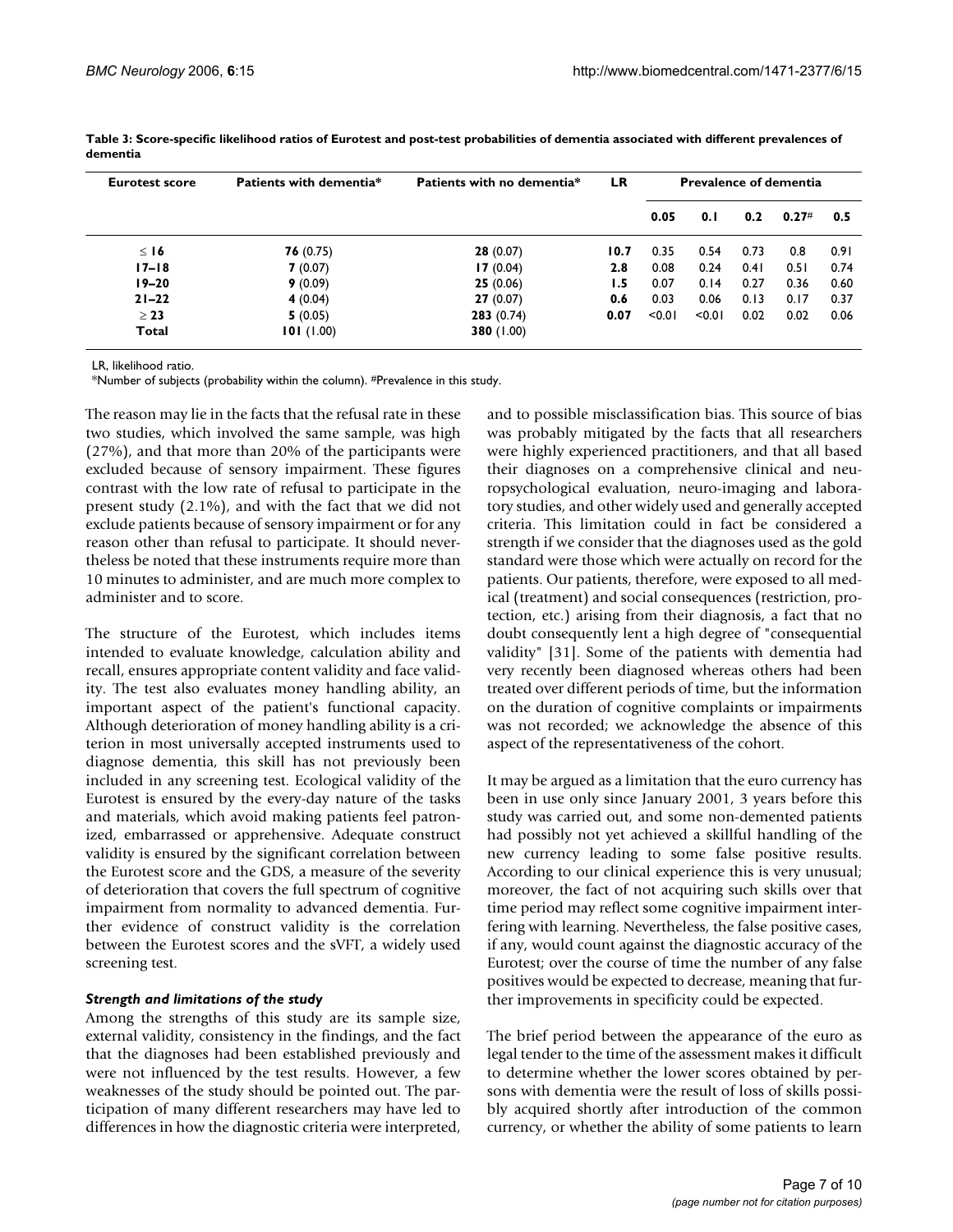| Model                          | β       | SE   | OR (95% CI)         | P       |
|--------------------------------|---------|------|---------------------|---------|
| <b>Univariate</b>              |         |      |                     |         |
| Constant                       | $-2.34$ |      |                     |         |
| Eurotest*                      | $-0.28$ | 0.03 | $0.75(0.71 - 0.80)$ | < 0.001 |
| <b>Adjusted</b>                |         |      |                     |         |
| Constant                       | $-2.70$ |      |                     |         |
| Eurotest*                      | $-0.31$ | 0.03 | $0.74(0.69 - 0.78)$ | < 0.001 |
| Sex                            | $-0.12$ | 0.34 | $0.89(0.45 - 1.76)$ | 0.74    |
| $Age*$                         | $-0.01$ | 0.03 | $0.98(0.93 - 1.04)$ | 0.59    |
| Literacy                       | 0.53    | 0.46 | $1.75(0.70-4.14)$   | 0.24    |
| Completed primary<br>education | 0.36    | 0.24 | $1.43(0.62 - 3.29)$ | 0.40    |

**Table 4: Logistic regression models for the diagnosis of dementia from the Eurotest results**

β, β Coefficient; SE, standard error; OR (95% CI), odds ratio (95% confidence interval).

\*Variables centered on their mean

the new currency was limited by impairments already present in 2001. This distinction, on which the present study sheds no light, may have important implications for the future usefulness of the Eurotest. Recent observations have suggested that financial abilities are impaired before other abilities are affected [32-34], so that testing money handling skills may be useful for the early detection of cognitive impairment or dementia.

The cross-sectional nature of a phase II study, such as the present study, did not allow us to evaluate the predictive power of the Eurotest. A further important limitation is the fact that the researchers who administered the test were not blinded to the patients' clinical diagnosis, and this may have biased how the test was scored. These limitations are characteristic of phase II studies of diagnostic instruments. Phase III studies should be planned so that the predictive power of the Eurotest can be accurately determined in prospective, independent studies in which experimenters are blind to the patients' diagnosis [21,22,35].

# **Conclusion**

The Eurotest is an easily applicable, useful and valid screening instrument for detecting dementia by assessing money handling ability, an important aspect of the patient's daily living capacity. The present study shows that it is not influenced by socio-demographic or educational characteristics and that it has a good diagnostic accuracy and appropriate content, face and construct validity.

A further advantage of the Eurotest is that it can be used with no modification in any country that uses the euro as currency. This makes the Eurotest applicable for a total population of more than 300 million persons. The test can easily be adapted to any other currency, and equivalent versions of the test are now being evaluated in other countries.

# **Competing interests**

C. Carnero-Pardo is the creator of the Eurotest. Some of the authors have received honoraries for lecturing for pharmaceutical companies, but in all cases for less than 10,000 €.

# **Authors' contributions**

C Carnero-Pardo formulated the study design, led data collection, did the analyses, interpreted the results and wrote the first draft of the manuscript. M Gurpegui helped with the interpretation of the results and edited the final version of the manuscript. E Sánchez-Cantalejo helped with data analysis and interpretation of the results, and approved the final version of the manuscript. A Frank, S Mola, M S Barquero and M T Montoro-Ríos discussed the study design, collected data, commented on the results and approved the final version of the manuscript.

# **The Trans-Eurotest group**

C Carnero-Pardo (Director of the study, Hospital Virgen de las Nieves, Granada, Spain), T García López, P Guardado Santervás, J Rubí Callejón, G Alonso Verdegay (Hospital Torrecárdenas, Almería, Spain); C Creus, M J Pérez-Navarro, P del Saz, I Feria, L Montiel, M T Montoro-Ríos (Hospital Virgen de las Nieves, Granada); A Frank, M Lara, A Miralles (Hospital Universitario La Paz, Madrid, Spain); M S Barquero (Hospital Clínico Universitario San Carlos, Madrid, Spain), S Cousido (Hospital Puerta del Mar, Cádiz, Spain), J L Dobato (Fundación Hospital de Móstoles, Madrid, Spain), M L García de la Rocha (Hospital Central de la Defensa, Madrid, Spain), F Garzón (Hospital Virgen de la Victoria, Málaga, Spain), A Gómez Camello (Hospital Clínico Universitario San Cecilio, Granada, Spain), M Goñi Imízcoz (Hospital Divino Vallés, Burgos, Spain), M Gurpegui (Department of Psychiatry and Insti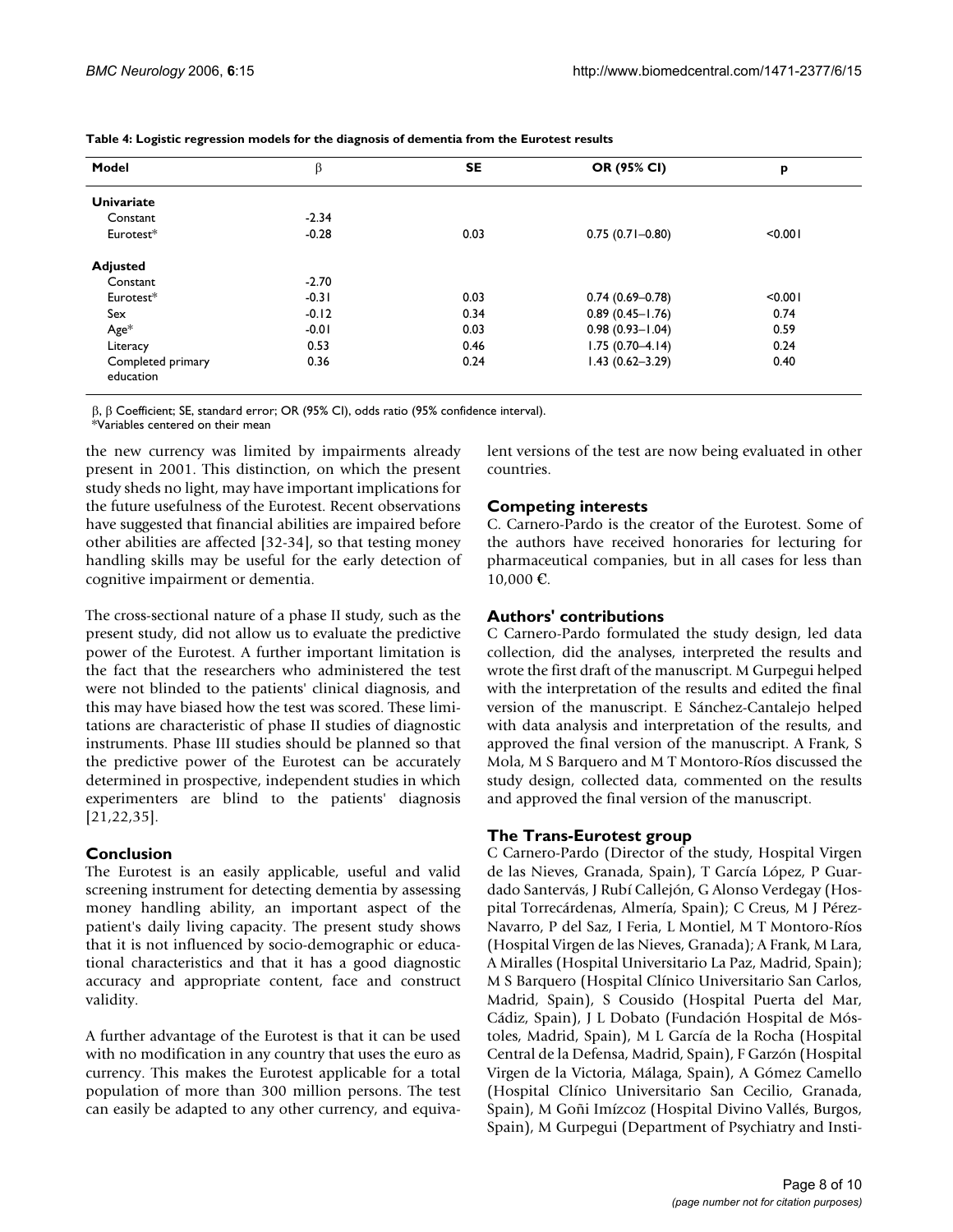tute of Neurosciences, Universidad de Granada, Granada, Spain), B Indakoetxea (Hospital Donosti, San Sebastián, Spain), F Lacruz (Hospital de Navarra, Pamplona, Navarra, Spain), J M Manubens**†** (Hospital Virgen del Camino, Pamplona, Navarra, Spain), S Mola (Hospital Vega Baja, Orihuela, Alicante, Spain), P Regato (Centro de Salud Leganés, Madrid, Spain), and E Sánchez-Cantalejo (Escuela Andaluza de Salud Pública, Granada, Spain).

# **Additional material**

**Additional File 1**

*Eurotest* Click here for file [\[http://www.biomedcentral.com/content/supplementary/1471-](http://www.biomedcentral.com/content/supplementary/1471-2377-6-15-S1.PDF) 2377-6-15-S1.PDF]

# **Additional File 2**

*STARD checklist* Click here for file [\[http://www.biomedcentral.com/content/supplementary/1471-](http://www.biomedcentral.com/content/supplementary/1471-2377-6-15-S2.PDF) 2377-6-15-S2.PDF]

# **Acknowledgements**

This paper is dedicated to the memory of José M. Manubens.

The Trans-Eurotest Study was funded by the Andalusian Regional Government (Department of Health grants 103/04 and 125/04) and by a research grant provided by Laboratorios Janssen-Cilag, Madrid, Spain. Neither funding source had any role in the study design; collection, analysis, or interpretation of data; or the writing of the report.

# **References**

- 1. Leifer BP: **Early diagnosis of Alzheimer's disease: clinical and economic benefits.** *J Am Geriatr Soc* 2003, **51(5 Suppl Dementia):**S281-8.
- 2. Boustani M, Peterson B, Hanson L, Harris R, Lohr KN: **[Screening](http://www.ncbi.nlm.nih.gov/entrez/query.fcgi?cmd=Retrieve&db=PubMed&dopt=Abstract&list_uids=12779304) [for dementia in primary care: a summary of the evidence for](http://www.ncbi.nlm.nih.gov/entrez/query.fcgi?cmd=Retrieve&db=PubMed&dopt=Abstract&list_uids=12779304) [the U.S. Preventive Services Task Force.](http://www.ncbi.nlm.nih.gov/entrez/query.fcgi?cmd=Retrieve&db=PubMed&dopt=Abstract&list_uids=12779304)** *Ann Intern Med* 2003, **138(11):**927-937.
- 3. Petersen RC, Stevens JC, Ganguli M, Tangalos EG, Cummings JL, DeKosky ST: **[Practice parameter: early detection of demen](http://www.ncbi.nlm.nih.gov/entrez/query.fcgi?cmd=Retrieve&db=PubMed&dopt=Abstract&list_uids=11342677)tia: mild cognitive impairment (an evidence-based review). [Report of the Quality Standards Subcommittee of the](http://www.ncbi.nlm.nih.gov/entrez/query.fcgi?cmd=Retrieve&db=PubMed&dopt=Abstract&list_uids=11342677) American Academy of Neurology.** Neurology 2001. [American Academy of Neurology.](http://www.ncbi.nlm.nih.gov/entrez/query.fcgi?cmd=Retrieve&db=PubMed&dopt=Abstract&list_uids=11342677) **56(9):**1133-1142.
- 4. Gifford DR, Cummings JL: **[Evaluating dementia screening tests:](http://www.ncbi.nlm.nih.gov/entrez/query.fcgi?cmd=Retrieve&db=PubMed&dopt=Abstract&list_uids=9932934) [methodologic standards to rate their performance.](http://www.ncbi.nlm.nih.gov/entrez/query.fcgi?cmd=Retrieve&db=PubMed&dopt=Abstract&list_uids=9932934)** *Neurology* 1999, **52(2):**224-227.
- 5. Roselli M, Ardila A: **[The impact of culture and education on](http://www.ncbi.nlm.nih.gov/entrez/query.fcgi?cmd=Retrieve&db=PubMed&dopt=Abstract&list_uids=12907177) [non-verbal neuropsychological measurements: A critical](http://www.ncbi.nlm.nih.gov/entrez/query.fcgi?cmd=Retrieve&db=PubMed&dopt=Abstract&list_uids=12907177) [review.](http://www.ncbi.nlm.nih.gov/entrez/query.fcgi?cmd=Retrieve&db=PubMed&dopt=Abstract&list_uids=12907177)** *Brain Cogn* 2003, **52(3):**326-333.
- 6. Kraemer HC, Moritz DJ, Yesavage J: **[Adjusting Mini-Mental State](http://www.ncbi.nlm.nih.gov/entrez/query.fcgi?cmd=Retrieve&db=PubMed&dopt=Abstract&list_uids=9629523) [Examination scores for age and educational level to screen](http://www.ncbi.nlm.nih.gov/entrez/query.fcgi?cmd=Retrieve&db=PubMed&dopt=Abstract&list_uids=9629523) [for dementia: correcting bias or reducing validity?](http://www.ncbi.nlm.nih.gov/entrez/query.fcgi?cmd=Retrieve&db=PubMed&dopt=Abstract&list_uids=9629523)** *Int Psychogeriatr* 1998, **10(1):**43-51.
- 7. Folstein MF, Folstein SE, McHugh PR: **[Mini-Mental Sate. A practi](http://www.ncbi.nlm.nih.gov/entrez/query.fcgi?cmd=Retrieve&db=PubMed&dopt=Abstract&list_uids=1202204)[cal method for grading the cognitive state of patients for the](http://www.ncbi.nlm.nih.gov/entrez/query.fcgi?cmd=Retrieve&db=PubMed&dopt=Abstract&list_uids=1202204) [clinician.](http://www.ncbi.nlm.nih.gov/entrez/query.fcgi?cmd=Retrieve&db=PubMed&dopt=Abstract&list_uids=1202204)** *J Psychiatr Res* 1975, **12:**189-198.
- 8. Buschke H, Kuslansky G, Katz M, Stewart WF, Sliwinski MJ, Eckholdt HM, Lipton RB: **[Screening for dementia with the memory](http://www.ncbi.nlm.nih.gov/entrez/query.fcgi?cmd=Retrieve&db=PubMed&dopt=Abstract&list_uids=9932936) [impairment screen.](http://www.ncbi.nlm.nih.gov/entrez/query.fcgi?cmd=Retrieve&db=PubMed&dopt=Abstract&list_uids=9932936)** *Neurology* 1999, **52(2):**231-238.
- 9. Solomon PR, Hirschoff A, Kelly B, Relin M, Brush M, DeVeaux RD, Pendlebury WW: **[A 7 minute neurocognitive screening battery](http://www.ncbi.nlm.nih.gov/entrez/query.fcgi?cmd=Retrieve&db=PubMed&dopt=Abstract&list_uids=9520009) [highly sensitive to Alzheimer´s disease.](http://www.ncbi.nlm.nih.gov/entrez/query.fcgi?cmd=Retrieve&db=PubMed&dopt=Abstract&list_uids=9520009)** *Arch Neurol* 1998, **55:**349-355.
- 10. Shulman KI: **Clock-drawing: is it the ideal cognitive screening test?** *Int J Geriatr Psychiatr* 2000, **15:**548-561.
- 11. Inouye SK, Robinson JT, Froehlich TE, Richardson ED: **The time and change test: a simple screening test for dementia.** *J Gerontol* 1998, **53A(4):**M281-M286.
- 12. Kokmen E, Smith GE, Petersen RC, Tangalos E, Ivnik RC: **[The short](http://www.ncbi.nlm.nih.gov/entrez/query.fcgi?cmd=Retrieve&db=PubMed&dopt=Abstract&list_uids=1859300) [test of mental status: correlations with standardized psycho](http://www.ncbi.nlm.nih.gov/entrez/query.fcgi?cmd=Retrieve&db=PubMed&dopt=Abstract&list_uids=1859300)[metric testing.](http://www.ncbi.nlm.nih.gov/entrez/query.fcgi?cmd=Retrieve&db=PubMed&dopt=Abstract&list_uids=1859300)** *Arch Neurol* 1991, **48:**725-728.
- 13. Tangalos E, Smith GE, Ivnik RJ, Petersen RC, Kokmen E, Kurland LT, Offord KP, Parisi JE: **[The Mini-Mental State Examination in gen](http://www.ncbi.nlm.nih.gov/entrez/query.fcgi?cmd=Retrieve&db=PubMed&dopt=Abstract&list_uids=8790257)[eral medical practice: clinical utility and acceptance.](http://www.ncbi.nlm.nih.gov/entrez/query.fcgi?cmd=Retrieve&db=PubMed&dopt=Abstract&list_uids=8790257)** *Mayo Clin Proc* 1996, **71(9):**829-837.
- 14. Henderson VW: **[Detecting dementia in just 12 minutes: the](http://www.ncbi.nlm.nih.gov/entrez/query.fcgi?cmd=Retrieve&db=PubMed&dopt=Abstract&list_uids=15090555) [seven minute screen.](http://www.ncbi.nlm.nih.gov/entrez/query.fcgi?cmd=Retrieve&db=PubMed&dopt=Abstract&list_uids=15090555)** *J Neurol Neurosurg Psychiatry* 2004, **75(5):**666-667.
- 15. Chandra V, Ganguli M, Ratcliff G, Pandav R, Sharma S, Belle S, Ryan C, Baker C, DeKosky S, Nath L: **[Practical issues in cognitive screen](http://www.ncbi.nlm.nih.gov/entrez/query.fcgi?cmd=Retrieve&db=PubMed&dopt=Abstract&list_uids=9932138)ing of elderly illiterate populations in developing countries. [The Indo-US Cross-National Dementia Epidemiology Study.](http://www.ncbi.nlm.nih.gov/entrez/query.fcgi?cmd=Retrieve&db=PubMed&dopt=Abstract&list_uids=9932138)** *Aging (Milano)* 1998, **10(5):**349-357.
- 16. Froehlich TF, Robinson JT, Inouye SK: **[Screening for dementia in](http://www.ncbi.nlm.nih.gov/entrez/query.fcgi?cmd=Retrieve&db=PubMed&dopt=Abstract&list_uids=9848810) [the outpatient setting: the Time and Change Test.](http://www.ncbi.nlm.nih.gov/entrez/query.fcgi?cmd=Retrieve&db=PubMed&dopt=Abstract&list_uids=9848810)** *J Am Geriatr Soc* 1998, **46:**1506-1511.
- 17. Ganguli M, Hendrie HC: **[Screening for Cognitive Impairment](http://www.ncbi.nlm.nih.gov/entrez/query.fcgi?cmd=Retrieve&db=PubMed&dopt=Abstract&list_uids=16327359) [and Depression in Ethnically Diverse Older Populations.](http://www.ncbi.nlm.nih.gov/entrez/query.fcgi?cmd=Retrieve&db=PubMed&dopt=Abstract&list_uids=16327359)** *Alzheimer Dis Assoc Disord* 2005, **19(4):**275-278.
- 18. Prince M, Acosta D, Chiu H, Scazufca M, Varghese M: **Dementia diagnosis in developing countries: a cross-cultural validation study.** *The Lancet* 2003, **361(9361):**909-917.
- 19. Carnero C, Barquero MS, Payno MA, Frank A, Baquero M, Lacruz F, Manubens JM, Indakoetxea B, Martínez ML, Antúnez C, Bueno V, Group SMT: **The Money Test.** *Neurology* 2002, **58(7):**A274.
- 20. Carnero Pardo C, Montoro Rios MT: **[\[Preliminary evaluation of](http://www.ncbi.nlm.nih.gov/entrez/query.fcgi?cmd=Retrieve&db=PubMed&dopt=Abstract&list_uids=14963845) [a new screening test for dementia \(Eurotest\)\].](http://www.ncbi.nlm.nih.gov/entrez/query.fcgi?cmd=Retrieve&db=PubMed&dopt=Abstract&list_uids=14963845)** *Rev Neurol* 2004, **38(3):**201-209.
- 21. Sackett DL, Haynes RB: **[Evidence base of clinical diagnosis: The](http://www.ncbi.nlm.nih.gov/entrez/query.fcgi?cmd=Retrieve&db=PubMed&dopt=Abstract&list_uids=11872558) [architecture of diagnostic research.](http://www.ncbi.nlm.nih.gov/entrez/query.fcgi?cmd=Retrieve&db=PubMed&dopt=Abstract&list_uids=11872558)** *BMJ* 2002, **324(7336):**539-541.
- 22. Carnero-Pardo C: **[\[The evaluation of diagnostic tests.\].](http://www.ncbi.nlm.nih.gov/entrez/query.fcgi?cmd=Retrieve&db=PubMed&dopt=Abstract&list_uids=15948063)** *Rev Neurol* 2005, **40(11):**641-643.
- 23. American Psychiatric Association: **Diagnostic and statistic manual of mental disorders, DSM-IV.** Washington DC , APA; 1994.
- 24. Grupo de Estudio de Neurología de la Conducta y Demencias. Sociedad Española de Neurología: **Guías en demencias. Conceptos, criterios y recomendaciones para el estudio del paciente con demencia. Revisión 2002.** Barcelona , Masson; 2003.
- 25. Reisberg B, Ferris SH, de Leon MJ, Crook K: **[The Global Deterio](http://www.ncbi.nlm.nih.gov/entrez/query.fcgi?cmd=Retrieve&db=PubMed&dopt=Abstract&list_uids=7114305)[ration Scale \(GDS\) for the assessment of primary degenera](http://www.ncbi.nlm.nih.gov/entrez/query.fcgi?cmd=Retrieve&db=PubMed&dopt=Abstract&list_uids=7114305)[tive dementia.](http://www.ncbi.nlm.nih.gov/entrez/query.fcgi?cmd=Retrieve&db=PubMed&dopt=Abstract&list_uids=7114305)** *American Journal of Psychiatry* 1982, **139:**1136-1139.
- 26. Hanley JA, McNeil BJ: **A method of comparing the areas under receiver operating characteristic curves derived from the same cases.** *Radiology* 1982, **148:**839-843.
- 27. Bossuyt PM, Reitsma JB, Bruns DE, Gatsonis CA, Glasziou PP, Irwig LM, Lijmer JG, Moher D, Rennie D, de Vet HCW: **[Towards com](http://www.ncbi.nlm.nih.gov/entrez/query.fcgi?cmd=Retrieve&db=PubMed&dopt=Abstract&list_uids=12511463)[plete and accurate reporting of studies of diagnostic accu](http://www.ncbi.nlm.nih.gov/entrez/query.fcgi?cmd=Retrieve&db=PubMed&dopt=Abstract&list_uids=12511463)[racy: the STARD initiative.](http://www.ncbi.nlm.nih.gov/entrez/query.fcgi?cmd=Retrieve&db=PubMed&dopt=Abstract&list_uids=12511463)** *BMJ* 2003, **326(7379):**41-44.
- 28. Irwig LM, Bossuyt PM, Glasziou PP, Gatsonis CA, Lijmer JG: **[Design](http://www.ncbi.nlm.nih.gov/entrez/query.fcgi?cmd=Retrieve&db=PubMed&dopt=Abstract&list_uids=11895830)[ing studies to ensure that estimates of test accuracy are](http://www.ncbi.nlm.nih.gov/entrez/query.fcgi?cmd=Retrieve&db=PubMed&dopt=Abstract&list_uids=11895830) [transferable.](http://www.ncbi.nlm.nih.gov/entrez/query.fcgi?cmd=Retrieve&db=PubMed&dopt=Abstract&list_uids=11895830)** *BMJ* 2002, **324:**669-671.
- 29. De Yébenes MJ, Otero A, Zunzunegui MV, Rodriguez-Laso A, Sanchez-Sanchez F, Del Ser T: **[Validation of a short cognitive tool](http://www.ncbi.nlm.nih.gov/entrez/query.fcgi?cmd=Retrieve&db=PubMed&dopt=Abstract&list_uids=14533125) [for the screening of dementia in elderly people with low edu](http://www.ncbi.nlm.nih.gov/entrez/query.fcgi?cmd=Retrieve&db=PubMed&dopt=Abstract&list_uids=14533125)[cational level.](http://www.ncbi.nlm.nih.gov/entrez/query.fcgi?cmd=Retrieve&db=PubMed&dopt=Abstract&list_uids=14533125)** *Int J Geriatr Psychiatry* 2003, **18(10):**925-936.
- del Ser Quijano T, Sanchez Sanchez F, Garcia de Yebenes MJ, Otero Puime A, Zunzunegui MV, Munoz DG: **[\[Spanish version of the 7](http://www.ncbi.nlm.nih.gov/entrez/query.fcgi?cmd=Retrieve&db=PubMed&dopt=Abstract&list_uids=15273881) [Minute screening neurocognitive battery. Normative data of](http://www.ncbi.nlm.nih.gov/entrez/query.fcgi?cmd=Retrieve&db=PubMed&dopt=Abstract&list_uids=15273881) [an elderly population sample over 70\].](http://www.ncbi.nlm.nih.gov/entrez/query.fcgi?cmd=Retrieve&db=PubMed&dopt=Abstract&list_uids=15273881)** *Neurologia* 2004, **19(7):**344-358.
- 31. Messick S: **Validity of psychological assessment: validation of inferences from person´s responses and performances as scientific inquiry into score meaning.** *Am Psychol* 1995, **50(9):**741-749.